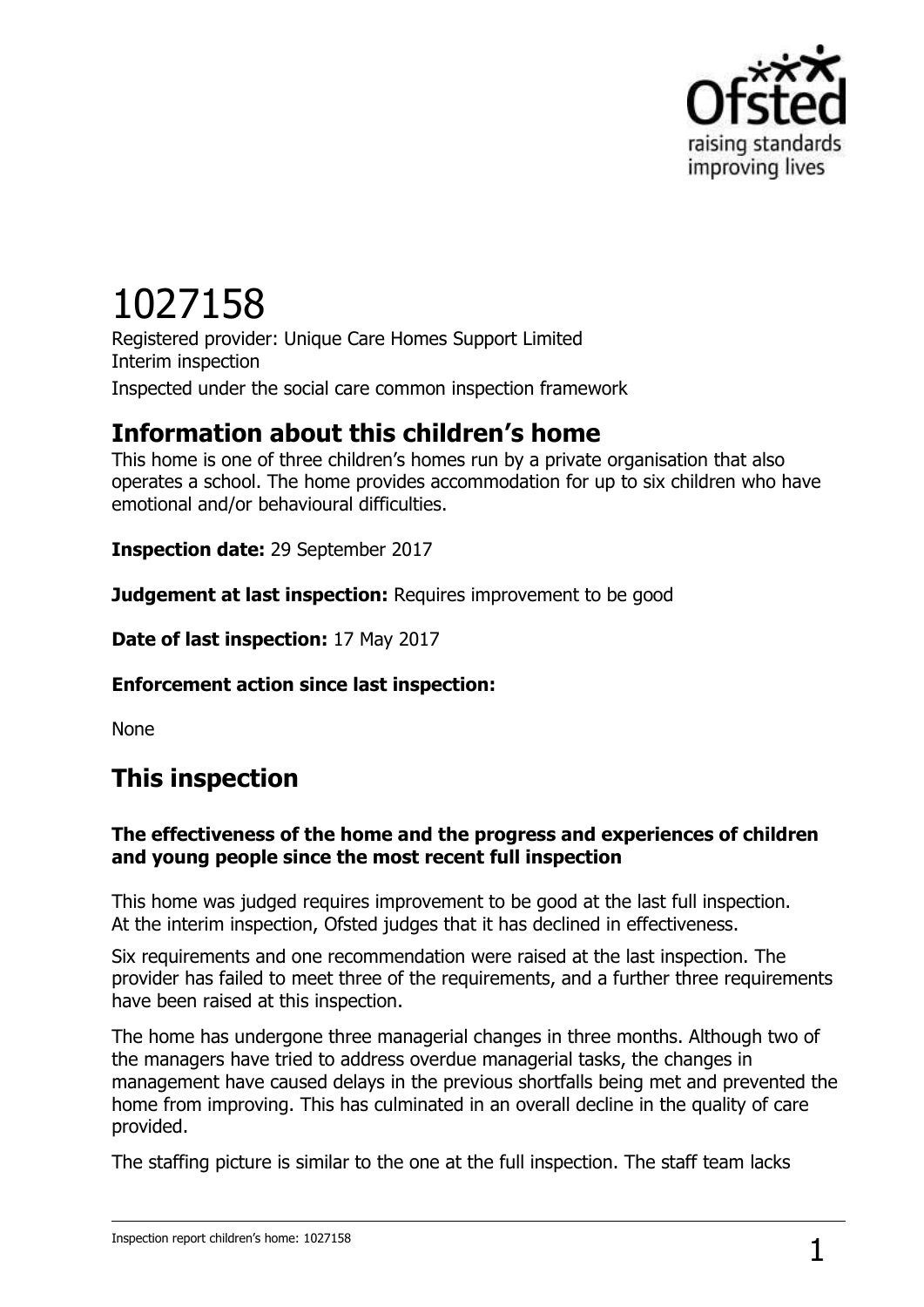

relevant experience and skills. There are four members of staff who are in their probationary period and four unqualified bank staff. A sample of the rota over two weekends shows that each shift has one qualified member of staff and two probationary or unqualified staff, some of whom are bank staff. Overall, there are eight unqualified staff and three who are qualified with relevant experience.

A review of incidents at the home showed links between two incidents and poor shift management and delegation of staff. A probationary member of staff who is inexperienced in residential childcare led two shifts. During one shift, the children locked the staff out of the house and then ran into the office and wrestled the shift leader to the floor, taking items belonging to the staff out of the office. Another incident occurred when similar staffing arrangements were in place. A child who had been admitted to the home two days earlier left the home with the other children and was unaccounted for until the early hours of the following morning. The staff involved have not demonstrated that they have the experience to be in charge of a shift and ensure that the children are safeguarded effectively. The organisation and management of these shifts do not demonstrate good leadership of the home.

The number of incidents of children leaving the home together continues to rise. In five incidents, children have been missing from the home for up to 12 hours. There has been one incident of children going missing from the home overnight. The staff have called the police to help search for the children. The police have found and returned the children to the home on several occasions. The staff have responded appropriately to ensure that the children return safely and have looked at ways to reduce these incidents. However, despite the police being called and concerns about children's safety, the manager has not notified Ofsted of the incidents. This prevents Ofsted from having a transparent picture of events at the home.

Trained staff have used physical intervention on five occasions since the last inspection. The incident debriefings and records do not include discussions about recorded injuries, or whether the manager has spoken to the child in every case. Two of the records of physical intervention do not fully account for marks on children, and staff have not challenged a handcuff mark left by a police officer on a child. There is a lack of scrutiny and recording to ensure that, on each occasion, the child has been spoken to and that the incident has been thoroughly reviewed. The failure to record discussions does not safeguard the children against injuries or inform future practice.

Following a more settled period, one new admission was made to the home. The child was prepared well for the admission and an external professional has commended this. However, the initial referral information is sparse. There is no detail of the level of selfharm, or details of when this last occurred. The admission date is incorrect, and the impact assessment states that the child will be a positive influence on the other children. The assessment states that there are 'no safeguarding concerns'. The impact assessment gives an overly positive view of the matching. This presents a potential risk to all of the children in respect of staff members' ability to manage incidents, children copying behaviours and incidents of going missing from the home. The child's safety plan is general and unclear, stating that, in the past, cuts have been superficial. This statement is contradicted in the placement plan, which says that the child had 'cut too deep'. This child has had two incidents of self-harm since living at the home. The first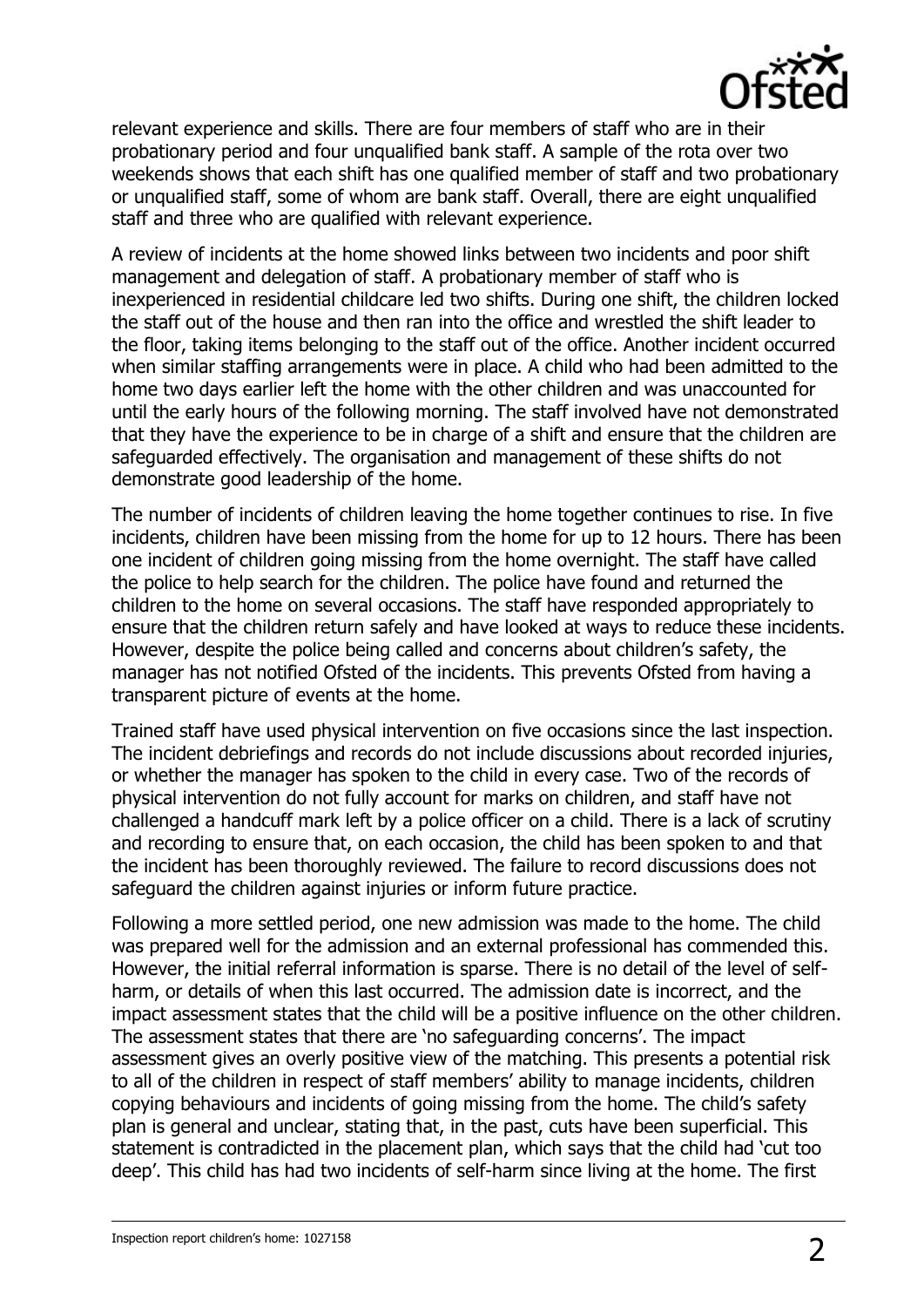

incident, which occurred seven days before the inspection, had not been added to the child's safety plan. The safety plan does not include all current incidents and fails to guide staff on how to prevent future incidents. Although some behaviours may be new and unknown, the pre-admission planning shows a lack of professional curiosity. Additionally, there was no discussion between the staff at the home and the staff at the child's last placement. The lack of detail and clarity about the levels of risk make it difficult to target strategies that protect the child, and places the child at potential risk.

A requirement was raised at the last inspection relating to the lack of consideration of independent views of the quality of care at the home. This requirement was not addressed by the independent visitor in June or July 2017; however, they sought views from social workers in August 2017. The manager has undertaken a review of the quality of care for the last six-month period.

A shortfall relating to staff qualifications was raised at the last inspection. Although steps have been taken to ensure that all eligible staff are enrolled on an appropriate level 3 qualification, the requirement remains unmet at this stage and is, therefore, raised again.

One child has very good school attendance, and another child is at college and attending consistently. A newly admitted child has education provision in place. One child has reduced their attendance and engagement. The staff are working with the school staff and social workers to address this in a timely manner to try and ensure that the child's achievement and attainment are not affected.

A new manager has been appointed and is working hard to address the work generated by the absence of a registered manager. The manager works well with the responsible individual, who closely monitors the home. The manager is child centred and nurturing. She treats the children as individuals and supports them to make progress. Despite the judgment at this inspection, the manager and responsible individual demonstrate a willingness to address the concerns raised and improve the quality of care.

The manager has responded appropriately to an allegation against a staff member. The allegation has been investigated properly and found to be unsubstantiated.

The staff actively seek the children's views. The staff record the minutes of the children's meetings in a log with a child-friendly layout and colourful background records. The meetings include regular discussion about activities, menus and safety topics. The children participate enthusiastically and contribute sensibly.

#### **Recent inspection history**

| <b>Inspection date</b> | <b>Inspection type</b> | <b>Inspection judgement</b>        |
|------------------------|------------------------|------------------------------------|
| 17/05/2017             | Full                   | Requires improvement to be<br>good |
| 23/03/2017             | Interim                | Sustained effectiveness            |
| 24/11/2016             | Full                   | Good                               |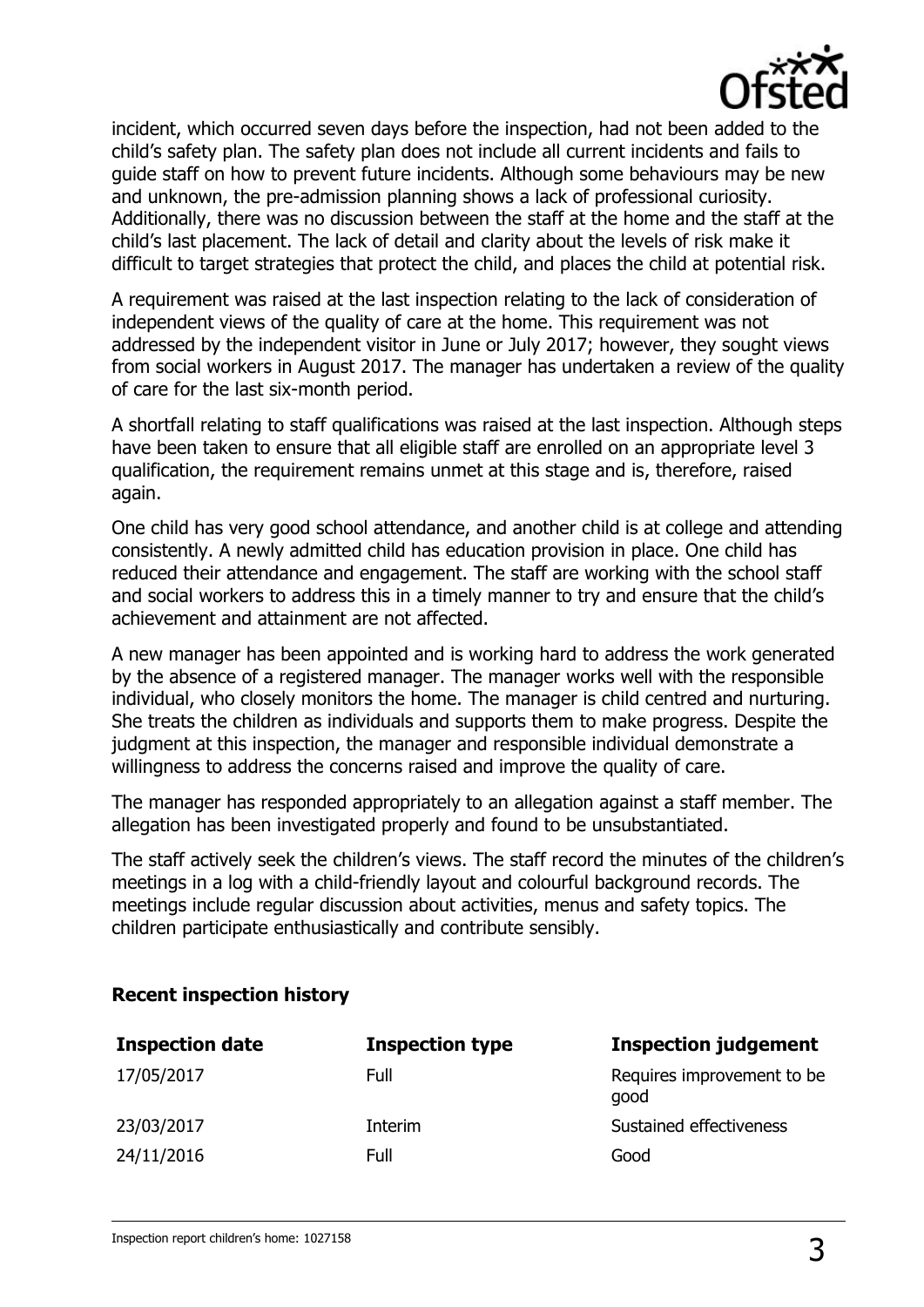

# **What does the children's home need to do to improve?**

## **Statutory requirements**

This section sets out the actions that the registered person(s) must take to meet the Care Standards Act 2000, Children's Homes (England) Regulations 2015 and the 'Guide to the children's homes regulations including the quality standards'. The registered person(s) must comply within the given timescales.

| <b>Requirement</b>                                                                                                                                                                                                                                                                                                                                                                                                                                          | Due date   |
|-------------------------------------------------------------------------------------------------------------------------------------------------------------------------------------------------------------------------------------------------------------------------------------------------------------------------------------------------------------------------------------------------------------------------------------------------------------|------------|
| The protection of children standard is that children are<br>protected from harm and enabled to keep themselves safe.                                                                                                                                                                                                                                                                                                                                        | 30/11/2017 |
| In particular, the standard in paragraph (1) requires the<br>registered person to ensure that staff assess whether each child<br>is at risk of harm, taking into account information in the child's<br>relevant plans, and, if necessary, make arrangements to reduce<br>the risk of any harm to the child. (Regulation $12(1)(2)(a)(i)$ )                                                                                                                  |            |
| This is with particular regard to ensuring that impact referral<br>assessments are detailed and realistic.                                                                                                                                                                                                                                                                                                                                                  |            |
| The leadership and management standard is that the registered<br>person enables, inspires and leads a culture in relation to the<br>children's home that helps children to aspire to their full<br>potential and promotes their welfare.                                                                                                                                                                                                                    | 30/11/2017 |
| In particular, the standard in paragraph (1) requires the<br>registered person to ensure that staff have the experience,<br>qualifications and skills to meet the needs of each child.<br>(Regulation $13(1)(a)(b)(2)(c)$                                                                                                                                                                                                                                   |            |
| The registered person must ensure that an individual who works<br>in the home in a care role has the appropriate qualification, the<br>level 3 diploma for residential childcare (England) ('the level 3<br>diploma'), or a qualification which the registered person<br>considers to be equivalent to the level 3 diploma, by the<br>relevant date. (Regulation 32(4)(5))                                                                                  | 30/03/2018 |
| The registered person must ensure that within 48 hours of the<br>use of the measure, the registered person, or a person<br>authorised to do so ('the authorised person') has spoken to the<br>user about the measure and has signed the record to confirm it<br>is accurate; and within 5 days of the use of the measure, the<br>registered person or the authorised person adds to the record<br>confirmation that they have spoken to the child about the | 30/11/2017 |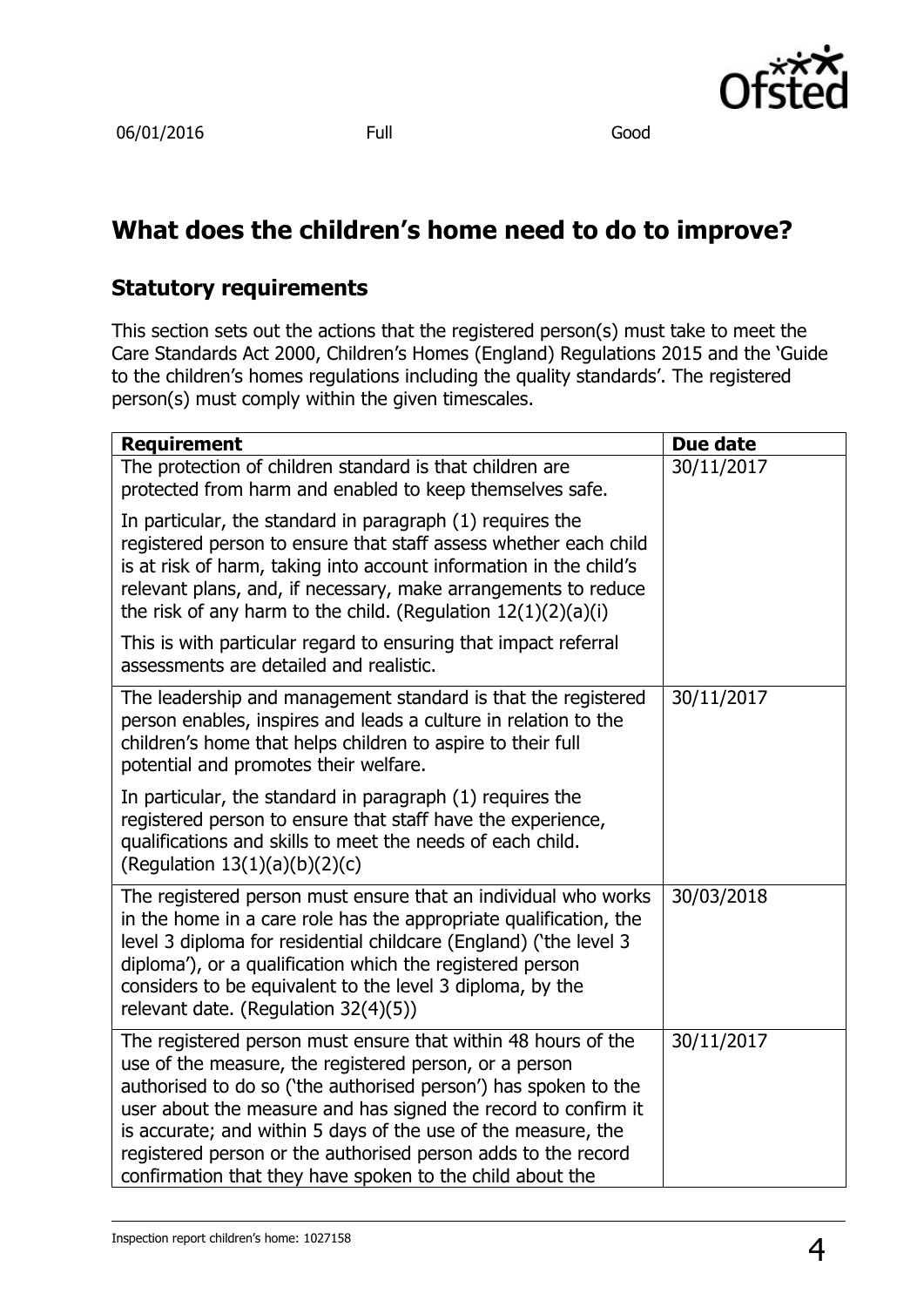

| measure. (Regulation $35(3)(b)(i)(ii)(c)$                                                                                                                                                                                     |            |
|-------------------------------------------------------------------------------------------------------------------------------------------------------------------------------------------------------------------------------|------------|
| The registered person must maintain records ('case records') for<br>each child which are kept up to date. (Regulation 36(1)(b)                                                                                                | 27/10/2017 |
| This is with particular regard to ensuring that safety plans are<br>updated when incidents occur.                                                                                                                             |            |
| The registered person must notify HMCI and each other relevant<br>person without delay if there is any other incident relating to a<br>child which the registered person considers to be serious.<br>(Regulation $40(4)(e)$ ) | 27/10/2017 |

# **Information about this inspection**

Inspectors have looked closely at the experiences and progress of children and young people. Inspectors considered the quality of work and the differences made to the lives of children and young people. They watched how professional staff work with children and young people and each other and discussed the effectiveness of help and care provided. Wherever possible, they talked to children and young people and their families. In addition, the inspectors have tried to understand what the children's home knows about how well it is performing, how well it is doing and what difference it is making for the children and young people whom it is trying to help, protect and look after.

This inspection focused on the effectiveness of the home and the progress and experiences of children and young people since the most recent full inspection.

Using the 'Social care common inspection framework', this inspection was carried out under the Care Standards Act 2000 to assess the effectiveness of the service, how it meets the core functions of the service as set out in legislation, and to consider how well it complies with the Children's Homes (England) Regulations 2015 and the 'Guide to the children's homes regulations including the quality standards'.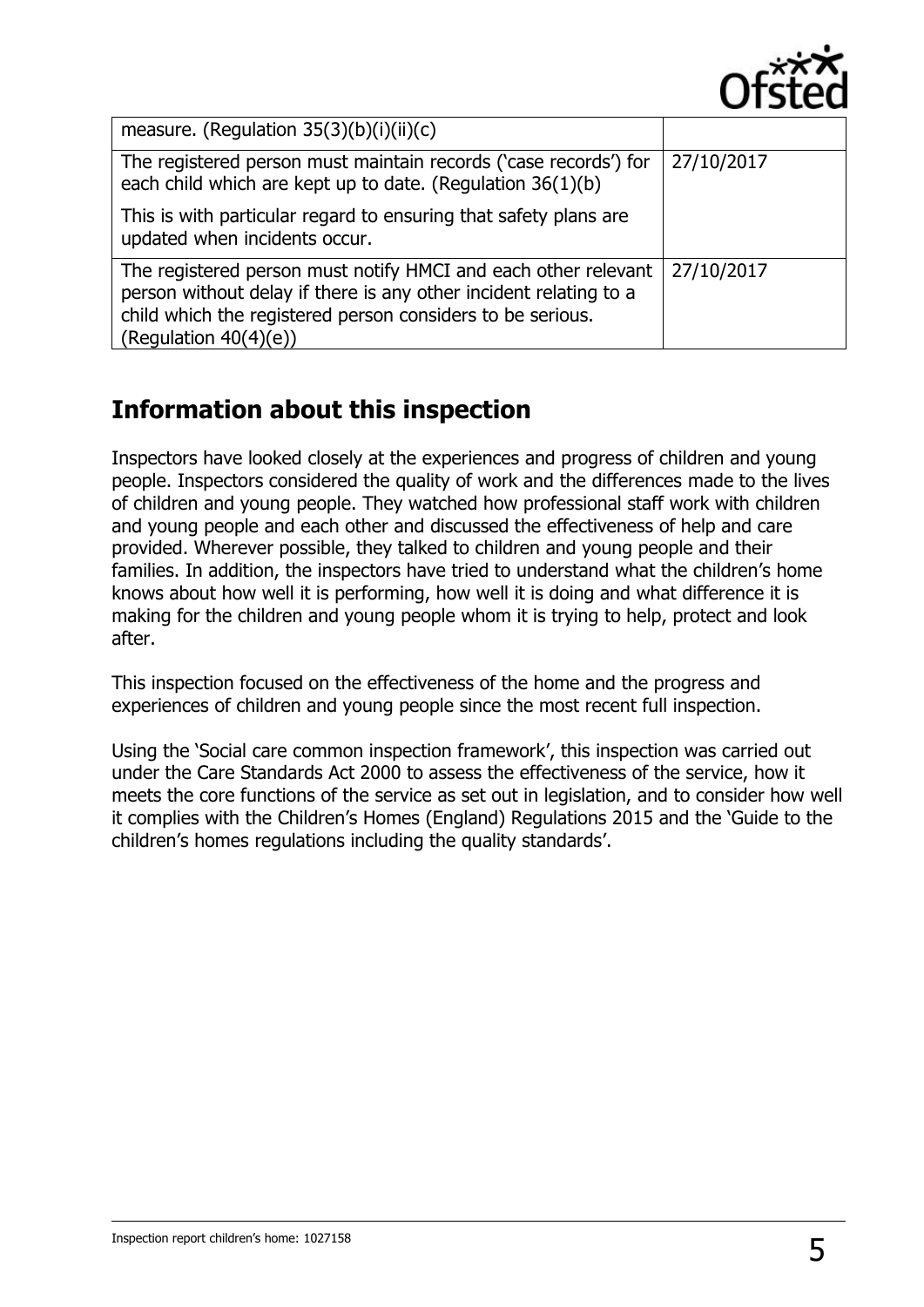

## **Children's home details**

#### **Unique reference number:** 1027158

**Provision sub-type:** Children's home

**Registered provider:** Unique Care Homes Support Limited

**Registered provider address:** The Whitehouse, Wilderspool Business Park, Greenalls Avenue, Warrington WA4 6HL

**Responsible individual:** Joanne Murray

**Registered manager:** Post vacant

## **Inspector**

Deirdra Keating, social care inspector